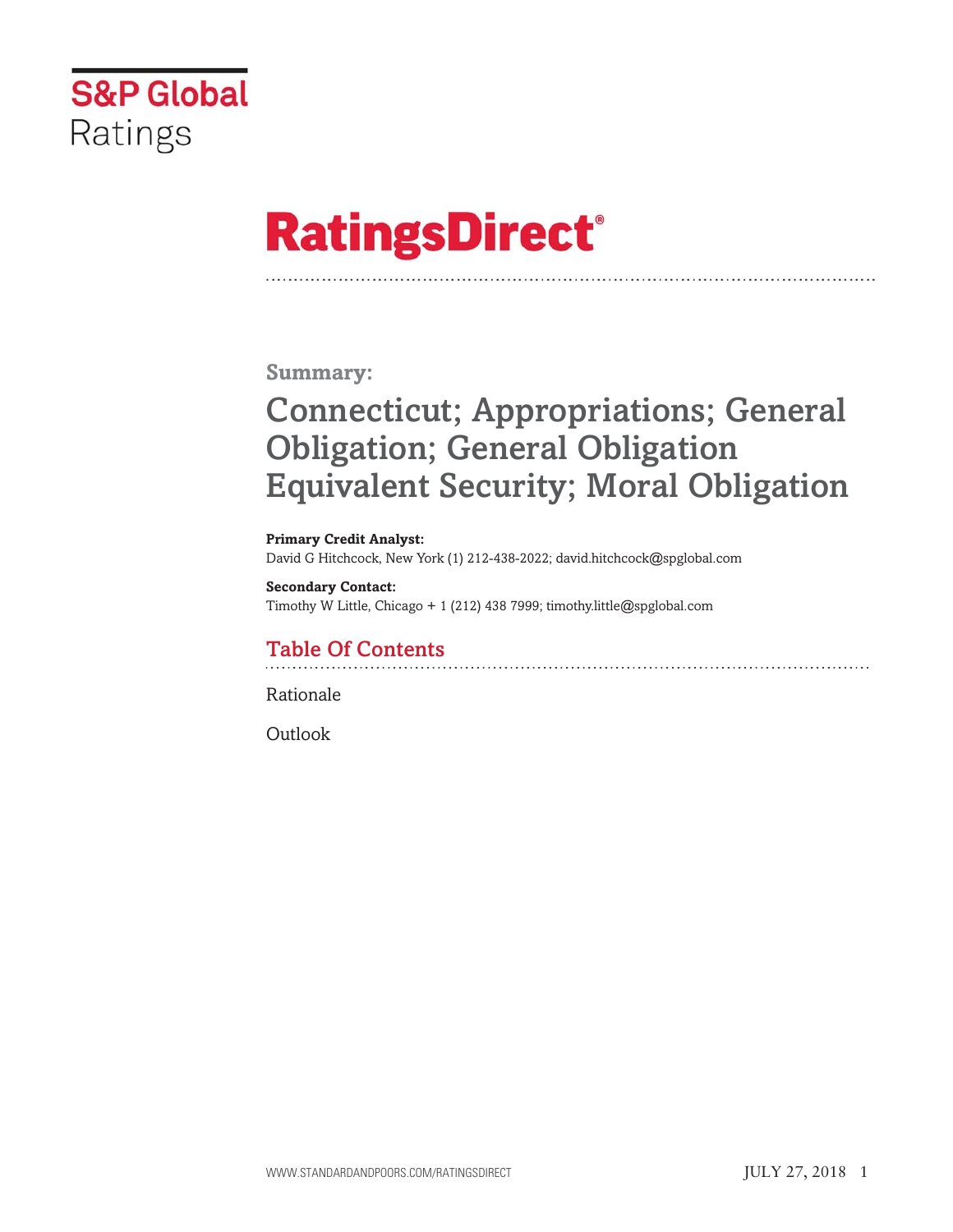#### **Summary:**

## **Connecticut; Appropriations; General Obligation; General Obligation Equivalent Security; Moral Obligation**

| <b>Credit Profile</b>                                  |          |            |
|--------------------------------------------------------|----------|------------|
| US\$400.0 mil GO bnds ser 2018E due 09/15/2028         |          |            |
| Long Term Rating                                       | A/Stable | <b>New</b> |
| US\$250.0 mil taxable GO bnds ser 2018A due 09/15/2028 |          |            |
| Long Term Rating                                       | A/Stable | <b>New</b> |
| US\$239.135 mil GO rfdg bnds ser 2018F due 09/15/2028  |          |            |
| Long Term Rating                                       | A/Stable | <b>New</b> |
| Connecticut GO                                         |          |            |
| Long Term Rating                                       | A/Stable | Affirmed   |
| Connecticut GO                                         |          |            |
| Long Term Rating                                       | A/Stable | Affirmed   |

#### **Rationale**

S&P Global Ratings has assigned its 'A' rating to the State of Connecticut's \$889.135 million general obligation (GO) bonds, series 2018E and 2018F, and taxable GO bonds, series 2018A. At the same time, S&P Global Ratings has affirmed its 'A' rating on approximately \$18.3 billion of GO bonds outstanding. In addition, S&P Global Ratings has affirmed its 'A-' rating on state appropriation-backed debt, and its 'BBB' rating on state moral obligation debt. The outlook on all ratings is stable.

The GO rating on Connecticut reflects our view of the following factors:

- The state's high income levels;
- A diverse economy;
- Active monitoring of revenues and expenditures to identify and correct midyear budget gaps, as exemplified by midyear budget adjustments made in fiscal years 2015, 2016, and 2017;
- An increase in budget reserves from a low 1.2% of expenditures at fiscal year-end 2017, to a good 6.2% of expenditures at fiscal year-end 2018;
- Recently implemented bond covenants that for five years will require the state to budget slightly less than forecasted revenue, limit GO debt issuance, and place income tax receipts above the "volatility cap" into reserves; and
- Adequate operating liquidity, despite negative generally accepted accounting principles (GAAP) general fund balances.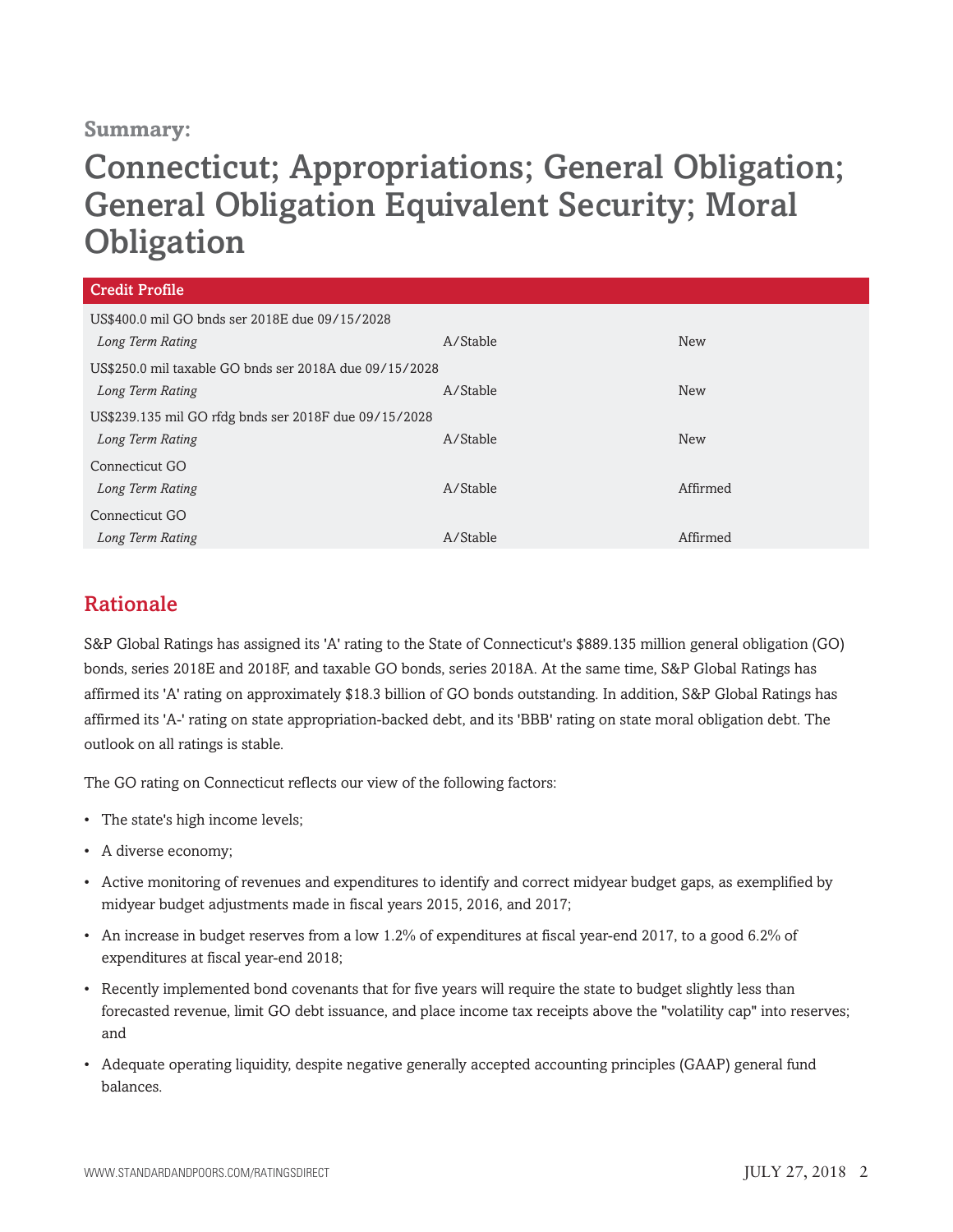Offsetting factors, in our opinion, include:

High debt, high unfunded pension liabilities, and large unfunded other postemployment benefit (OPEB) liabilities, all of which create what we believe are significant and growing fixed-cost pressures that restrain Connecticut's budgetary flexibility, as evidenced by a four-month delay in enacting the fiscal 2018-2019 biennium budget. Should state tax revenue decline, or rise more slowly than currently projected, these large fixed costs will remain an impediment to solving future potential budget gaps. Connecticut had the highest tax-backed debt ratio in our most recent 50-state debt study, and is the only state that has triggered a one-notch rating override reduction in our state rating model due to high debt;

- Recent population declines and slow economic growth, exacerbated by job losses in the state's well-paying financial sector, which is expected to contribute to weak revenue growth over the next several years and lead to difficult budget-balancing decisions beyond the current biennium. Overall, the state has recovered only 81% of the jobs lost since the last recession; and
- A history of cyclical budget performance and uncertainty as to whether the state can maintain fiscal 2018's recent budget reserve increase in light of an operating deficit without one-time money above the state's volatility cap.

The substantial addition to reserves in fiscal 2018 was the result of a \$939.3 million general fund operating surplus, or 5.0% of expenditures in fiscal 2018, if including as revenue \$1.46 billion of state income tax revenue above Connecticut's volatility cap that the state considers to be of a one-time nature. Revenue above the volatility cap is considered one time due to taxpayer incentives to accelerate capital gains tax into fiscal 2018 as a result of federal tax reform and a federal tax code deadline regarding repatriation of hedge fund profits.

Without this one-time revenue, fiscal 2018 shows an operating deficit of \$504.6 million, or 2.7% of expenditures, excluding a small transfer to an OPEB fund.

The revised state budget for fiscal 2019 shows a similar picture--a 2.0% operating surplus with volatility cap revenue and essentially breakeven operations without it.

A key question during the coming year will be establishing how much of the volatility cap revenue is ongoing in order to determine whether or not the state can achieve structural balance in the face of rising fixed costs. Connecticut faces the prospect of a large budget gap to close in the fiscal 2020-2021 biennium in part due to the expiration of a hospital tax, projected increases in municipal aid, contractual increases in pension contributions to phase in actuarial level dollar funding, contractual increases in OPEB funding, and a union contract requiring two years of salary increases beginning in fiscal 2020 combined with a no-layoff provision.

Connecticut enacted a bi-partisan 2018-2019 biennium budget four months late into the fiscal year that began July 1, 2017. The delay arose from a need to close large budget gaps resulting from a combination of weak income tax revenue growth; increased pension, OPEB, and Medicaid costs; and a resistance in the legislature to additional tax increases after several rounds of tax hikes in preceding bienniums.

The state originally projected a fiscal 2018 general fund budget gap of \$2.3 billion before budget-closing actions, or a large 13% of originally projected revenue. The 2018 budget gap was closed with the help of a new labor agreement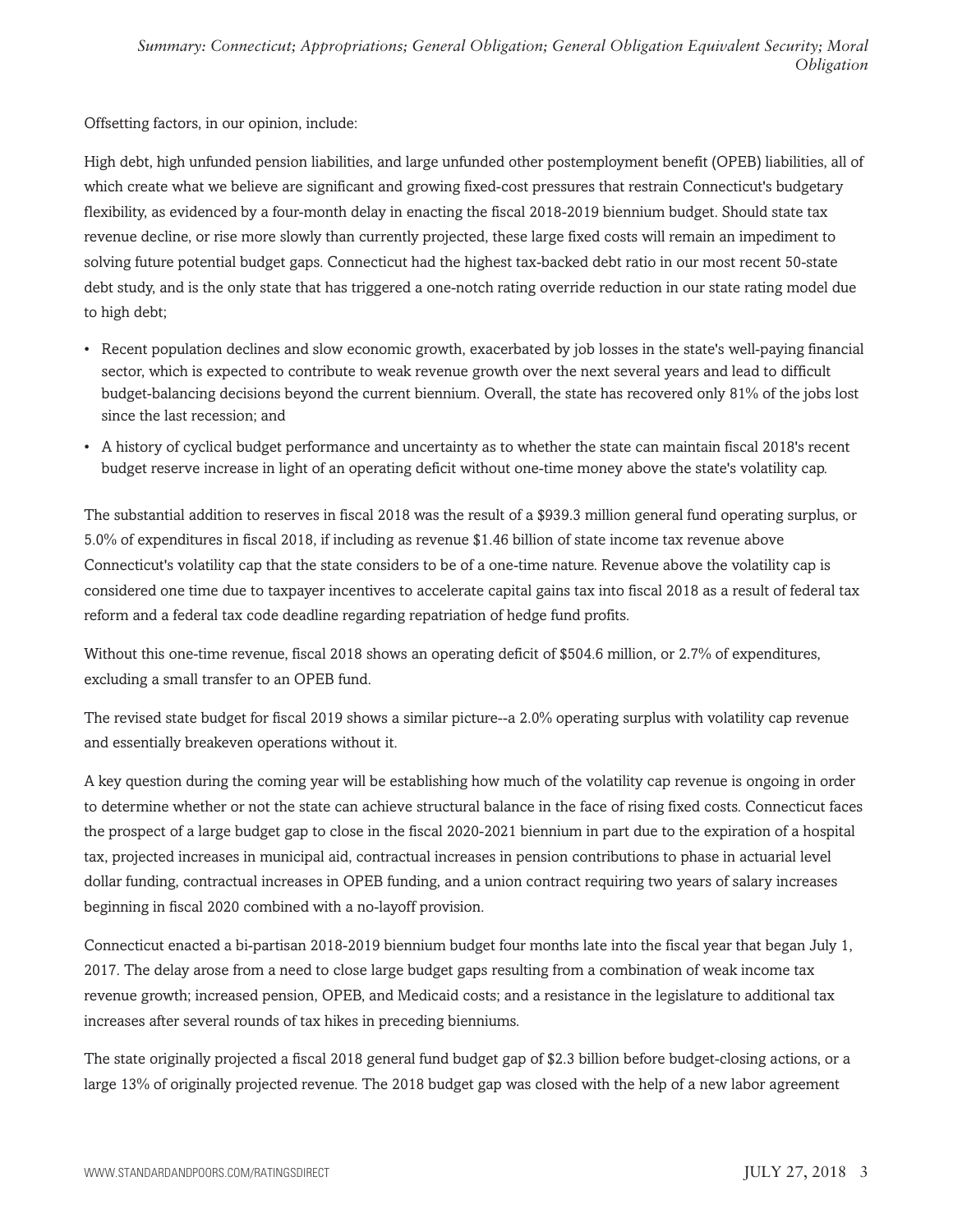that produced savings in the current biennium, but requires 3.5% wage increases in each of fiscal years 2020 and 2021, as well as prohibiting layoffs for four years and extending nonwage benefit provisions to 2027. Other gap-closing measures included a new hospital provider tax, designed so that hospitals will be largely held harmless for the tax increase after the effect of increased federal reimbursements; cuts in aid to local governments (Connecticut local governments provide kindergarten to grade 12 education); and cuts to higher education. In total, 2018 budget-closing actions involved \$1.7 billion of increased revenues and \$675 million of decreased expenditures. Connecticut estimates one-time budgeted items in the originally enacted 2018-2019 budget added up to only \$173 million in fiscal 2018, or just 0.9% of originally budgeted revenue.

Reductions in subsequent forecasted revenue, and the legislature's restoration of Medicare savings program eligibility to 2017 requirements, have since resulted in an estimated \$504.6 million general fund operating deficit in fiscal 2018, or 2.7% of expenditures, not including the transfer of \$1.46 billion of one-time income tax (above a \$3.15 billion volatility cap) to reserves. The recent deficit estimate has shrunk somewhat from what was forecast a few months ago, but nevertheless represents a reversal from an operating surplus forecast in the original budget.

Recent income tax receipts have come in particularly strong, which the state attributes to strong stock market activity and acceleration of capital gains tax due to federal tax law changes, as well as federal deadlines for repatriation of certain hedge fund profits. Net of \$16.1 million teacher OPEB transfers and the \$504.6 million operating deficit without the one-time income tax revenue, the state will be adding \$939.3 million to its budget reserve in fiscal 2018. This will increase its total budget reserve to \$1.15 billion, or a good 6.2% of estimated fiscal 2018 budgetary expenditures.

Connecticut made midbiennium adjustments in May to restore fiscal 2019 to a small \$8.2 million operating surplus, in addition to a forecasted transfer of \$363.1 million of fiscal 2019 excess income tax above the volatility cap to reserves. The combined budgeted surplus and excess income tax would add an additional \$371.1 million to reserves, bringing total reserves up to \$1.52 billion, or what we would view as a strong 8.0% of fiscal 2019 budgeted expenditures. However, we believe actual fiscal 2019 results could vary substantially from projections based on Connecticut's historical volatility in income tax receipts.

Outyear deficits may also loom large. At the time of the May 2019 budget revision, the state Office of Fiscal Analysis projected a \$2.0 billion structural deficit in fiscal 2020, or a large 10% of projected appropriations. Somewhat less than half of this could be covered by reauthorizing reductions in local aid as in the state's original 2018 budget (before recent aid expansion) and a renewal of the hospital provider tax.

The state calculates \$5.5 billion of combined fixed costs for debt service, pension, and OPEB in fiscal 2018, totaling a sizable 29% of originally budgeted general fund expenditures, a slight increase from 28% in 2017, with \$91 million of this representing additional deposits into an OPEB trust fund beyond pay-as-you-go OPEB funding. Adding in \$2.6 billion of projected 2018 Medicaid payments would bring fixed costs up to 43% of 2018 expenditures. In addition, adding \$1.3 billion of other entitlement account spending reported by the state would bring the total 2018 fixed cost percent up to 50%. In our view, fixed costs are high and could potentially squeeze remaining unrestricted budget areas such as local aid, higher education, and to a lesser extent transportation, in the event of future budget gaps.

A pension agreement with the state employee union has helped control fixed cost growth in the near term by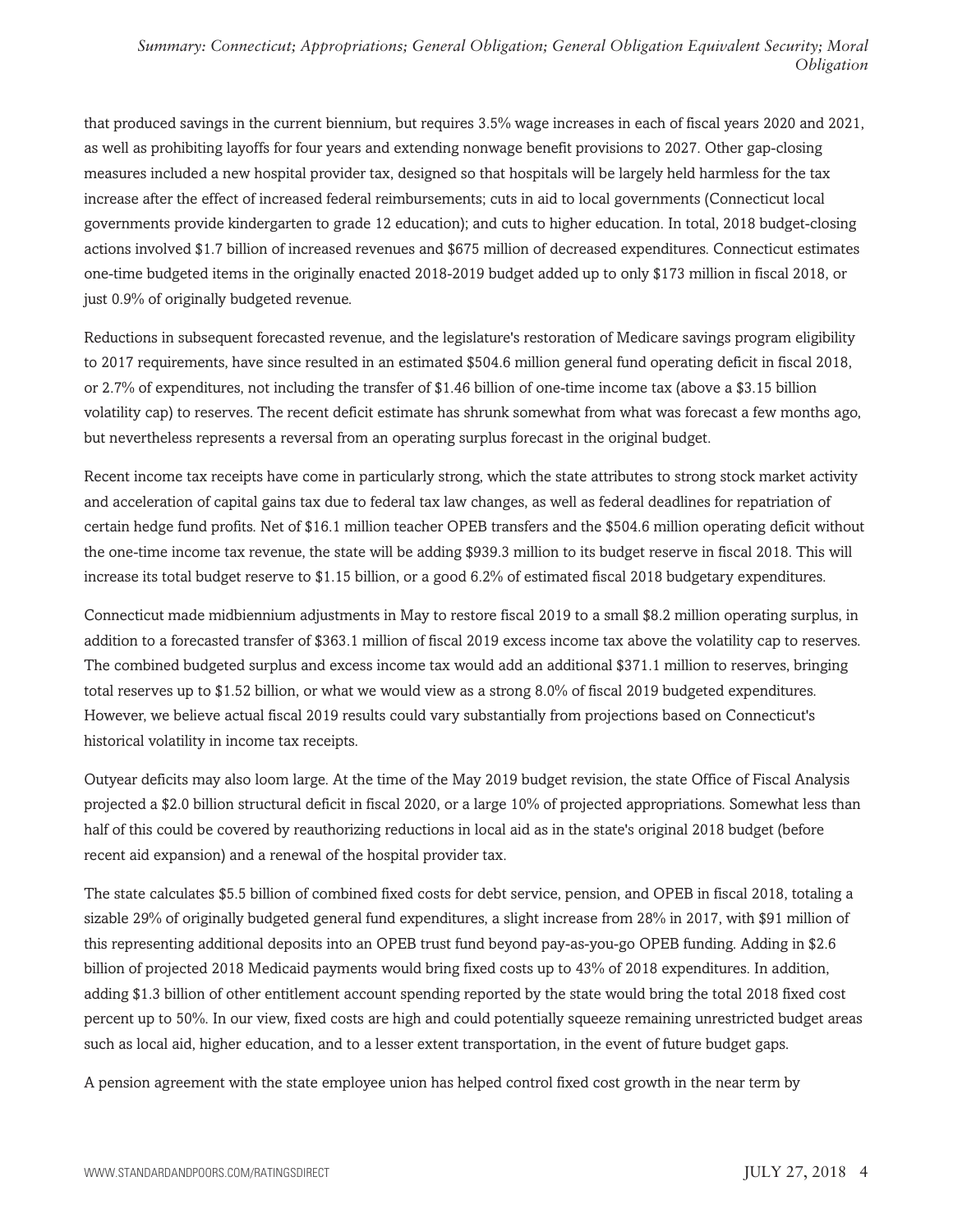smoothing out what would have been a potential spike in pension payments over the next few years and pushing amortization of some unfunded pension liabilities payments into later years. At the same time, it lowered the state employees' retirement system assumed rate of return to a more conservative 6.9% from 8.0% (see "Connecticut's Recent Pension Agreement With Unions Could Be Mildly Positive For The State," published Jan. 23, 2017, on RatingsDirect). The lower return assumption, as well as a drop in the teacher retirement system assumed rate of return to what we view as a still aggressive 8.0% from 8.5%, has had the effect of raising actuarial liabilities, offset somewhat by strong recent annual returns. The state continues to fully fund its pension funds' annual actuarially determined contribution (ADC).

Connecticut has recently made statutory changes in certain financial practices that will more rigidly control spending and bonding, as well as added a spending cap to the state constitution. The state has additionally locked these practices into place for the next five years through recent bond covenants. By using bond covenants, the ability to change these procedures is taken out of the hands of future legislatures. This could help credit quality to the extent structural balance were enhanced and reserve balances were preserved during good economic times, but could potentially squeeze discretionary spending if fixed costs continue to escalate (see "Could Connecticut's Proposed Bond Covenants Lead the Way to a New Financial Management Tool for Other U.S. States?", published March 28, 2018). Overall, we see the restrictions as likely beneficial to credit quality, assuming budget economic forecasting is accurate. The constitutional spending cap limits expenditure growth to the greater of the percent increase in personal income over a five-year period, or the percent increase in inflation over the previous calendar year, unless overridden by the governor and three-fifths of the legislature. The bond covenants include budgeting for only 99.5% of forecast revenues in fiscal 2020, with a phase down to 98.0% of revenue by 2026, transferring certain annual income tax revenue above \$3.15 billion (adjusted yearly for economic growth) to the budget reserve, and implementation of various bond caps, unless the governor and three-fifths of the legislature declare a financial emergency. Statutory law also now limits use of the budget reserve to instances when revenues are forecast to decline 1% or more, or if the budget reserve equals 5% or more of current-year appropriations, for the purpose of paying the unfunded past service liability of the employees' and teachers' pension systems in excess of regular contributions. By making budget reserve drawdowns more difficult, balances might more likely be preserved for recessionary periods, which if actually demonstrated could potentially improve credit quality.

On a GAAP basis, the state had a general fund balance deficit of \$494 million at the end of fiscal 2017, the last audited year, or 2.6% of expenditures and transfers out, an improvement from a larger negative fund balance of \$614 million, or 3.3% at fiscal year-end 2016.

Despite negative GAAP balances, Connecticut projects adequate cash and has no plans for external cash flow financing. Week-ending balances of available cash averaged \$2.8 billion for fiscal 2018 and \$2.3 billion for fiscal 2017.

The state still ranks first in per capita income at 139% of that of the U.S. in 2017, although down from 144% in 2013. The economy continues to grow, despite population declines during 2014-2016, and a slow 0.3% increase in 2017. Connecticut has regained about 81% of the jobs lost in the last recession. IHS Markit forecasts real gross state product growth of 2.7% in 2018, 2.0% in 2019, and 1.6% in 2020, levels slightly below those of the nation. Job losses in the well-paying financial sector have contributed to revenue weakness, but the remaining above-average proportion of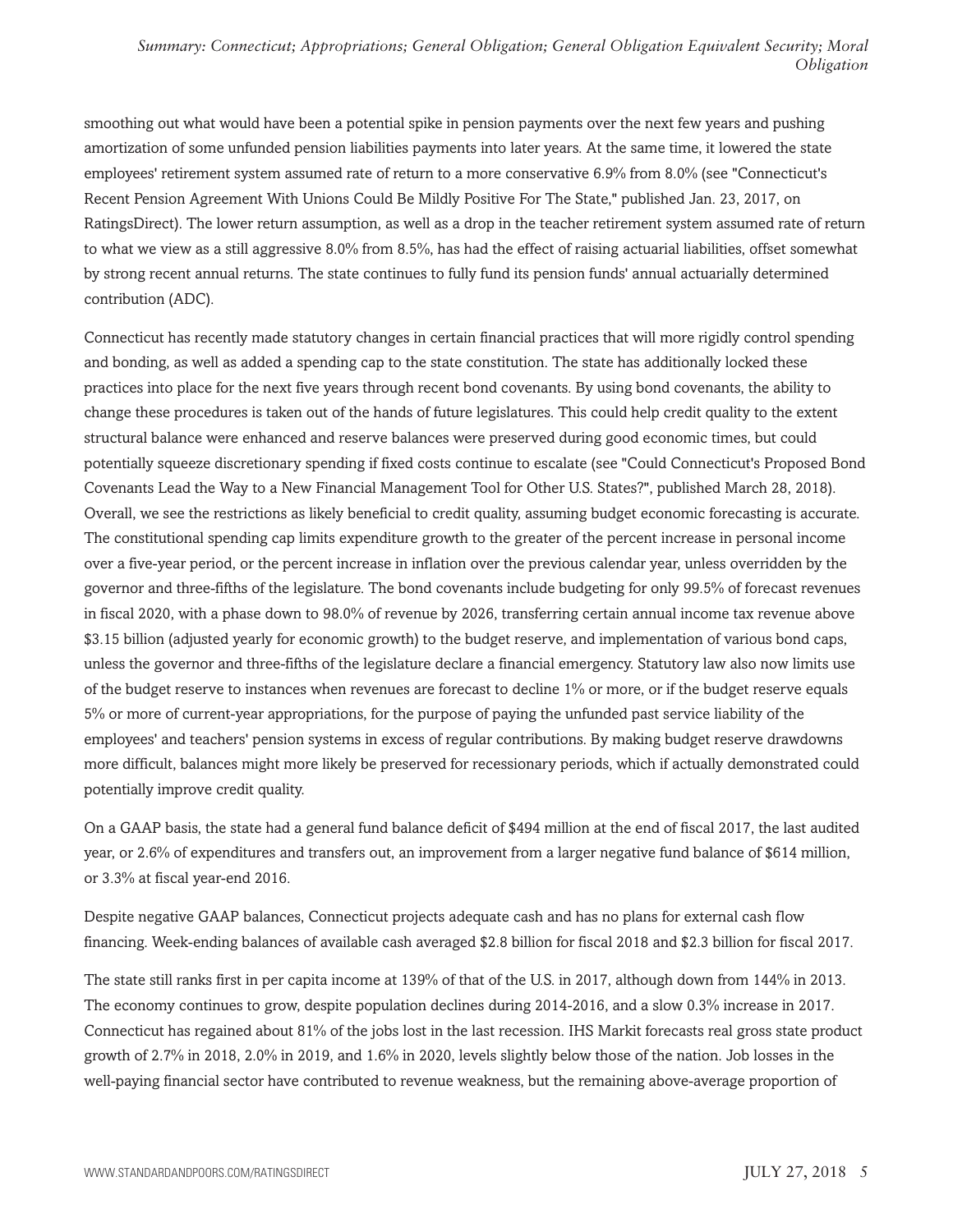jobs in this sector still represents a wealthy tax base, and financial sector employment started to grow slowly again in 2017. State defense industries could also do well if federal defense spending escalates. Connecticut retains legal authority to make cuts in local aid, although further large cuts might be politically difficult. The state has been making full actuarial pension contributions for seven years, and has been operating with near structural balance, despite the need for multiple midyear budget corrections.

At the same time, we view Connecticut's long-term liabilities as high and growing. We calculate tax-backed debt at 9.4% of personal income at fiscal year-end 2017 (more than one-third higher than our '4' threshold of 7.0%), using recently updated personal income figures. We calculate tax-backed debt per capita at \$6,591 (more than one-third higher than our '4' threshold of \$3,500), and tax-backed debt service-to-governmental funds spending at 14.1% (more than one-third higher than our '4' threshold of 10.0%). Our other debt ratios include debt-to-gross product (9.1% using the most recent 2016 gross product figure), and the 10-year debt amortization ratio, which is considered good at 65%. Under our state rating criteria, when a majority of our debt ratios are one-third or more above our threshold for a scoring of '4', our criteria adds an extra one-notch downward adjustment to our overall indicative state rating score. The high debt override threshold was met at fiscal year-end 2017, before Connecticut's assumption of the city of Hartford's \$540 million of debt, although we expect state debt levels to remain above the override threshold for the near future primarily as a result of the state's debt plans, but also in part due to the assumption of Hartford's debt.

Unfunded pension liabilities are also high at 14% of personal income as of a 2017 Governmental Accounting Standards Board (GASB) 67 basis, while the state's combined pension-funded ratio on a GASB basis is low at 45%, despite annual funding of the ADC. We view Connecticut's combined state employee and teacher unfunded OPEB as high at \$20.9 billion, or 8.8% of income, although it has declined and stabilized in recent years due to partial funding of an OPEB trust fund. However, state debt and pension ratios are approaching levels that could each trigger a one-notch downgrade under our state rating criteria.

We believe pending federal tax reform's disallowance of certain state and local tax deductions on federal tax returns could have a potential disproportionate effect on high tax states, such as Connecticut (see "U.S. Tax Reform: Legislation Lays Groundwork For Reshaping The Federal-State Fiscal Relationship," published Dec. 4, 2017).

(For more information on the state GO rating, please see our most recent full GO analysis published March 20, 2018.)

Based on the analytic factors we evaluate for states, on a scale of '1.0' (strongest) to '4.0' (weakest), we have assigned a composite score of '2.3' to Connecticut, indicative of an 'A+' rating. However, we also calculate that a majority of Connecticut's debt ratios in our state scoring criteria now lie more than one-third above the level necessary to score a '4', which triggers a one-notch rating override under our state scoring criteria, for an indicative rating of 'A'.

## **Outlook**

The stable outlook reflects our anticipation that state debt, pension, and OPEB ratios will remain high, but near current levels, during our two-year outlook horizon, while at the same time Connecticut's budget will likely remain near structural balance between ongoing revenue and spending, absent an economic downturn. The state is currently funding its full annual actuarially determined pension contribution, despite its high unfunded pension liabilities, and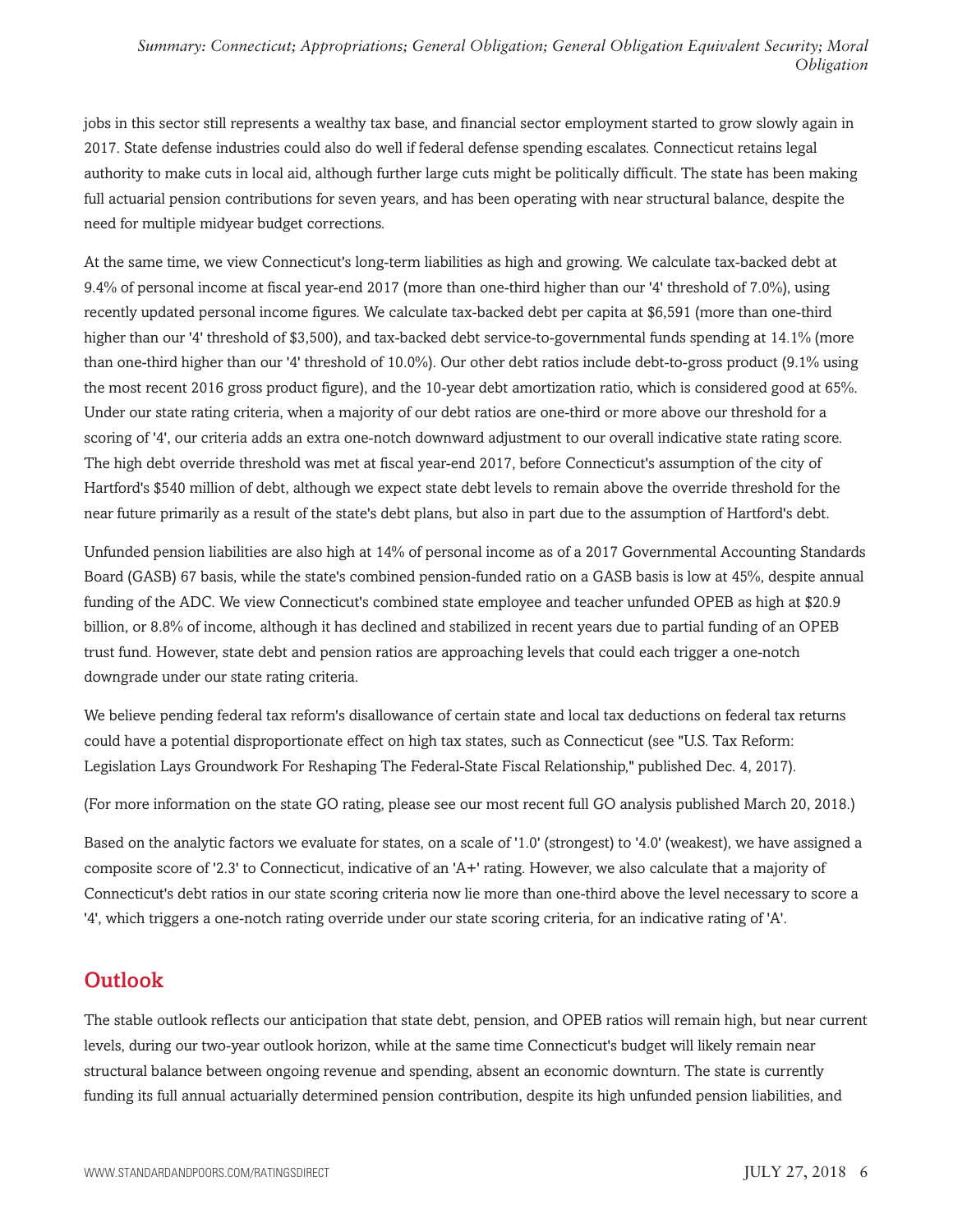has used what it has determined to be one-time revenue attributed to income tax above the state's volatility cap to substantially boost its budget reserve. However, we believe the state will have impediments to achieving long-term structural balance, highlighted by Connecticut's four-month delay in enacting a fiscal 2018-2019 biennium budget, political resistance to further budget cuts or tax increases, and large projected outyear budget gaps. Budget constraints have been exacerbated by revenue weakness as the result of slow economic growth; stagnant population; high fixed pension, OPEB, and debt service costs; recent labor agreements that will raise wages and prohibit layoffs; aggressive rate of return assumptions for the state's teacher pension plan; and reduced revenue-raising flexibility after Connecticut instituted substantial tax increases in the past two biennium budgets.

We believe that the majority of our debt ratios will remain at least one-third higher than the threshold triggering our one-notch lower rating in our indicative state scoring model over our two-year outlook horizon. This threshold was triggered at the end of fiscal 2017, before Connecticut's assumption of Hartford's GO debt and subsequent state debt sales.

Should we conclude that substantial income tax revenue above the state's volatility cap will be available on an ongoing basis to help Connecticut regain budget flexibility and maintain good reserves during periods of economic recovery, we could potentially raise our rating or revise our outlook on the state. In this respect, budget projections and deliberations for the upcoming fiscal 2020-2021 biennium may provide an important clue as to the direction of future state credit quality. In addition, if state debt levels decline, we could also raise our rating or revise our outlook on Connecticut. However, should the state project substantial outyear or midyear budget gaps, which result in prolonged budgetary gridlock, large structural imbalances, or weak liquidity, we could revise our outlook downward or lower our rating on Connecticut.

| Ratings Detail (As Of July 27, 2018)       |           |          |  |
|--------------------------------------------|-----------|----------|--|
| Connecticut Hlth & Educl Facs Auth GOEQUIV |           |          |  |
| Long Term Rating                           | A/Stable  | Affirmed |  |
| Connecticut approp                         |           |          |  |
| Long Term Rating                           | A-/Stable | Affirmed |  |
| Connecticut GO                             |           |          |  |
| Long Term Rating                           | A/Stable  | Affirmed |  |
| Connecticut GO                             |           |          |  |
| Long Term Rating                           | A/Stable  | Affirmed |  |
| Connecticut GO                             |           |          |  |
| Long Term Rating                           | A/Stable  | Affirmed |  |
| Connecticut GO                             |           |          |  |
| Long Term Rating                           | A/Stable  | Affirmed |  |
| Connecticut GO                             |           |          |  |
| Long Term Rating                           | A/Stable  | Affirmed |  |
| Connecticut GO                             |           |          |  |
| Long Term Rating                           | A/Stable  | Affirmed |  |
| Connecticut GO                             |           |          |  |
| Long Term Rating                           | A/Stable  | Affirmed |  |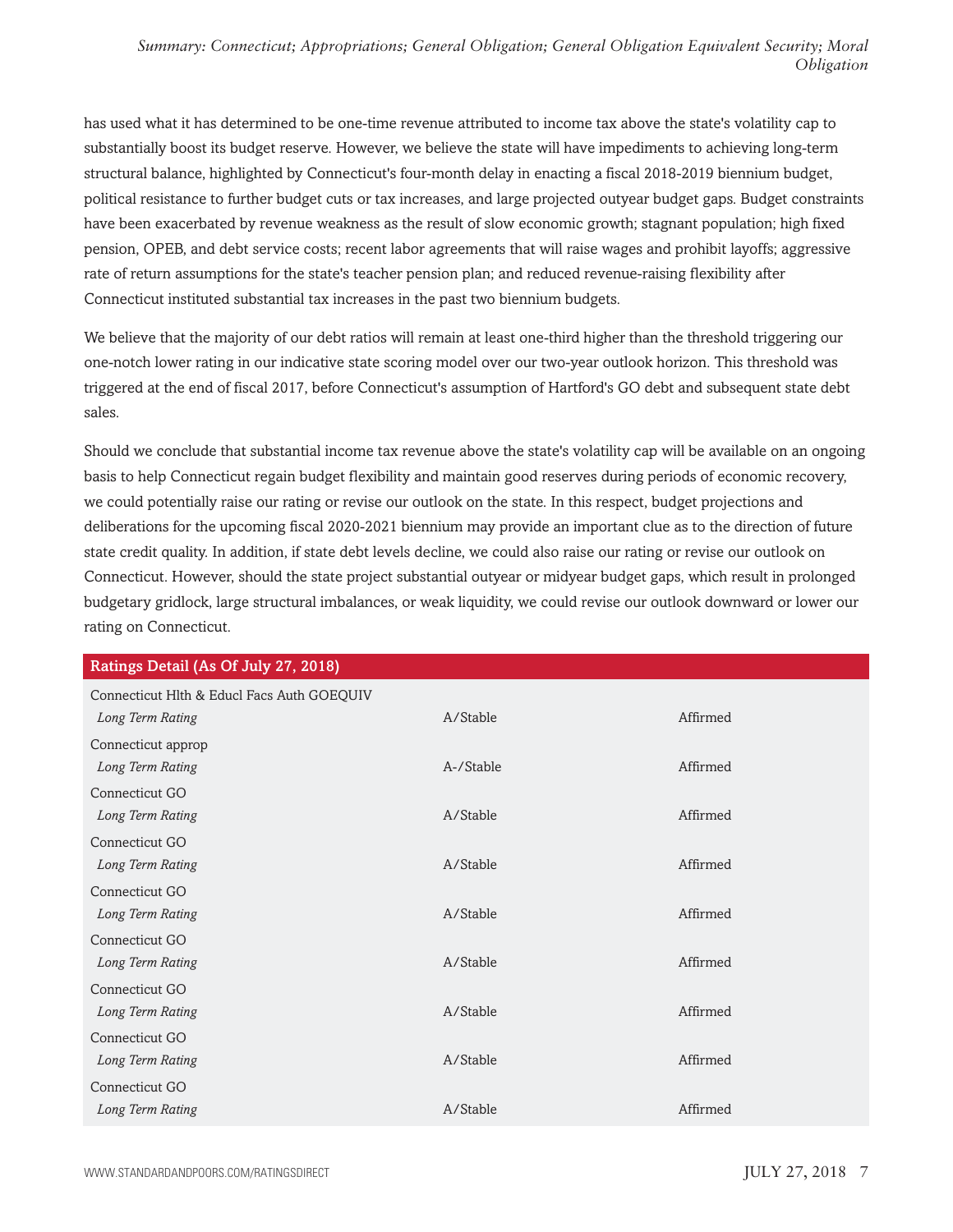| Ratings Detail (As Of July 27, 2018) (cont.) |                |          |
|----------------------------------------------|----------------|----------|
| Connecticut GO                               |                |          |
| Long Term Rating                             | A/Stable       | Affirmed |
| Connecticut GO                               |                |          |
| Long Term Rating                             | $A/A-1/Stable$ | Affirmed |
| Connecticut GO                               |                |          |
| Long Term Rating                             | A/Stable       | Affirmed |
| <b>Unenhanced Rating</b>                     | NR(SPUR)       |          |
| Connecticut GO                               |                |          |
| <b>Unenhanced Rating</b>                     | A(SPUR)/Stable | Affirmed |
| Connecticut GO (AGM)                         |                |          |
| <b>Unenhanced Rating</b>                     | A(SPUR)/Stable | Affirmed |
| Connecticut GO (AGM)                         |                |          |
| <b>Unenhanced Rating</b>                     | A(SPUR)/Stable | Affirmed |
| Connecticut GO (AGM)                         |                |          |
| <b>Unenhanced Rating</b>                     | A(SPUR)/Stable | Affirmed |
| Connecticut GO (AGM)                         |                |          |
| <b>Unenhanced Rating</b>                     | A(SPUR)/Stable | Affirmed |
| Connecticut GO (AGM)                         |                |          |
| <b>Unenhanced Rating</b>                     | A(SPUR)/Stable | Affirmed |
| Connecticut GO (AGM)                         |                |          |
| <b>Unenhanced Rating</b>                     | A(SPUR)/Stable | Affirmed |
| Connecticut GO (AGM)                         |                |          |
| <b>Unenhanced Rating</b>                     | A(SPUR)/Stable | Affirmed |
| Connecticut GO (AGM) (SECMKT)                |                |          |
| <b>Unenhanced Rating</b>                     | A(SPUR)/Stable | Affirmed |
| Connecticut GO (AGM) (SECMKT)                |                |          |
| <b>Unenhanced Rating</b>                     | A(SPUR)/Stable | Affirmed |
| Connecticut GO (AGM) (SECMKT)                |                |          |
| <b>Unenhanced Rating</b>                     | A(SPUR)/Stable | Affirmed |
| Connecticut GO (AGM) (SECMKT)                |                |          |
| <b>Unenhanced Rating</b>                     | A(SPUR)/Stable | Affirmed |
| Connecticut GO (AGM) (SEC MKT)               |                |          |
| <b>Unenhanced Rating</b>                     | A(SPUR)/Stable | Affirmed |
| Connecticut GO (AGM) (SEC MKT)               |                |          |
| <b>Unenhanced Rating</b>                     | A(SPUR)/Stable | Affirmed |
| Connecticut GO (AGM) (SEC MKT)               |                |          |
| <b>Unenhanced Rating</b>                     | A(SPUR)/Stable | Affirmed |
| Connecticut GO (AGM) (SEC MKT)               |                |          |
| <b>Unenhanced Rating</b>                     | A(SPUR)/Stable | Affirmed |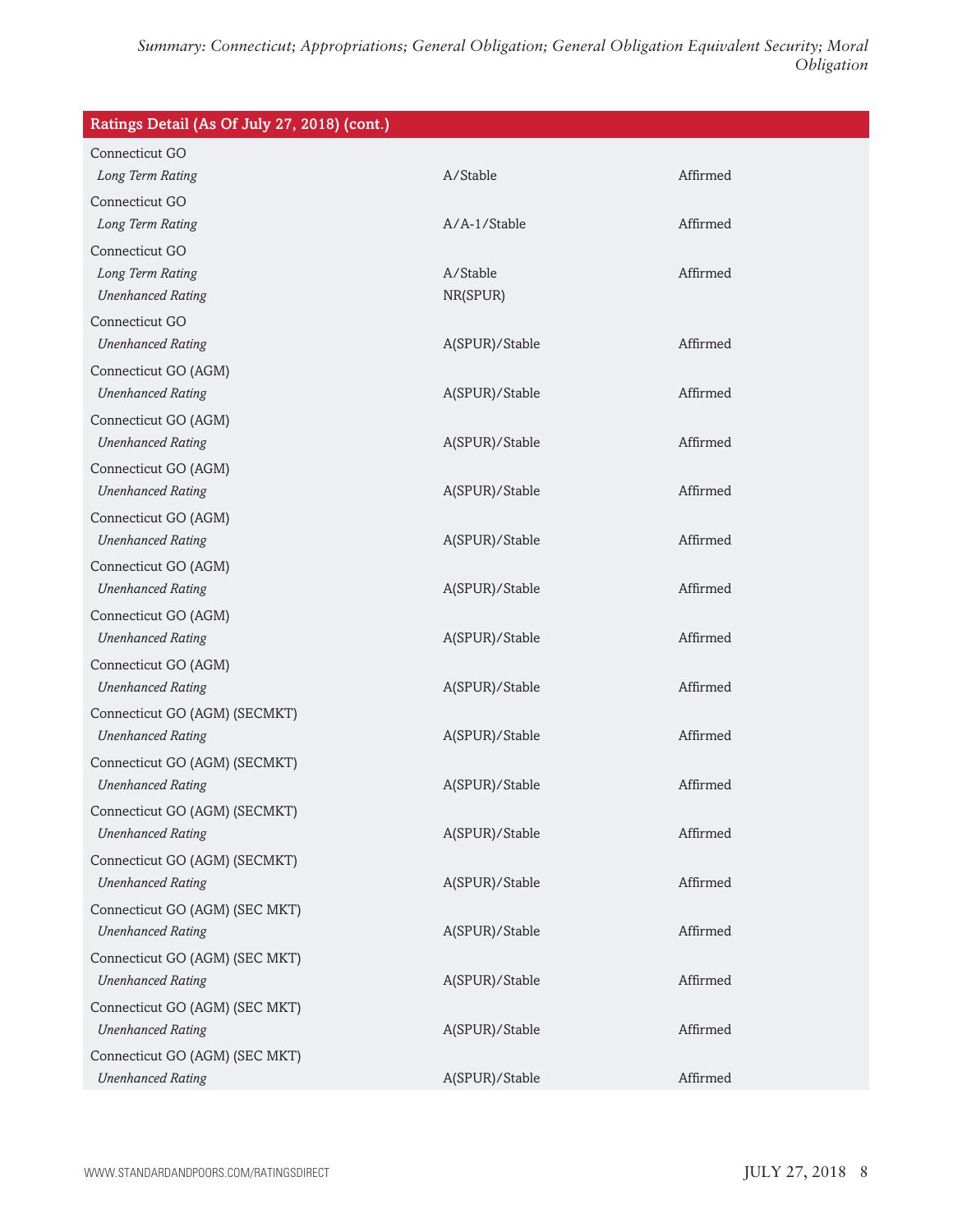| Ratings Detail (As Of July 27, 2018) (cont.)              |                |          |
|-----------------------------------------------------------|----------------|----------|
| Connecticut GO (AGM) (SEC MKT)                            |                |          |
| <b>Unenhanced Rating</b>                                  | A(SPUR)/Stable | Affirmed |
| Connecticut GO (BAM)                                      |                |          |
| <b>Unenhanced Rating</b>                                  | A(SPUR)/Stable | Affirmed |
| Connecticut GO (BAM)                                      |                |          |
| <b>Unenhanced Rating</b>                                  | A(SPUR)/Stable | Affirmed |
| Connecticut GO (BAM)                                      |                |          |
| <b>Unenhanced Rating</b>                                  | A(SPUR)/Stable | Affirmed |
| Connecticut GO (BAM)<br><b>Unenhanced Rating</b>          | A(SPUR)/Stable | Affirmed |
| Connecticut GO (BAM)                                      |                |          |
| <b>Unenhanced Rating</b>                                  | A(SPUR)/Stable | Affirmed |
| Connecticut GO (BAM)                                      |                |          |
| <b>Unenhanced Rating</b>                                  | A(SPUR)/Stable | Affirmed |
| Connecticut GO (BAM) (SECMKT)                             |                |          |
| <b>Unenhanced Rating</b>                                  | A(SPUR)/Stable | Affirmed |
| Connecticut GO (BAM) (SECMKT)                             |                |          |
| <b>Unenhanced Rating</b>                                  | A(SPUR)/Stable | Affirmed |
| Connecticut GO (BAM) (SECMKT)                             |                |          |
| <b>Unenhanced Rating</b>                                  | A(SPUR)/Stable | Affirmed |
| Connecticut GO (BAM) (SECMKT)                             |                |          |
| <b>Unenhanced Rating</b>                                  | A(SPUR)/Stable | Affirmed |
| Connecticut GO (BAM) (SECMKT)                             |                |          |
| <b>Unenhanced Rating</b>                                  | A(SPUR)/Stable | Affirmed |
| Connecticut GO (BAM) (SECMKT)                             |                |          |
| <b>Unenhanced Rating</b>                                  | A(SPUR)/Stable | Affirmed |
| Connecticut GO (BAM) (SECMKT)                             |                | Affirmed |
| <b>Unenhanced Rating</b>                                  | A(SPUR)/Stable |          |
| Connecticut GO (BAM) (SECMKT)<br><b>Unenhanced Rating</b> | A(SPUR)/Stable | Affirmed |
| Connecticut GO (BAM) (SECMKT)                             |                |          |
| <b>Unenhanced Rating</b>                                  | A(SPUR)/Stable | Affirmed |
| Connecticut GO (BAM) (SECMKT)                             |                |          |
| <b>Unenhanced Rating</b>                                  | A(SPUR)/Stable | Affirmed |
| Connecticut GO (BAM) (SECMKT)                             |                |          |
| <b>Unenhanced Rating</b>                                  | A(SPUR)/Stable | Affirmed |
| Connecticut GO (BAM) (SECMKT)                             |                |          |
| <b>Unenhanced Rating</b>                                  | A(SPUR)/Stable | Affirmed |
| Connecticut GO (BAM) (SECMKT)                             |                |          |
| <b>Unenhanced Rating</b>                                  | A(SPUR)/Stable | Affirmed |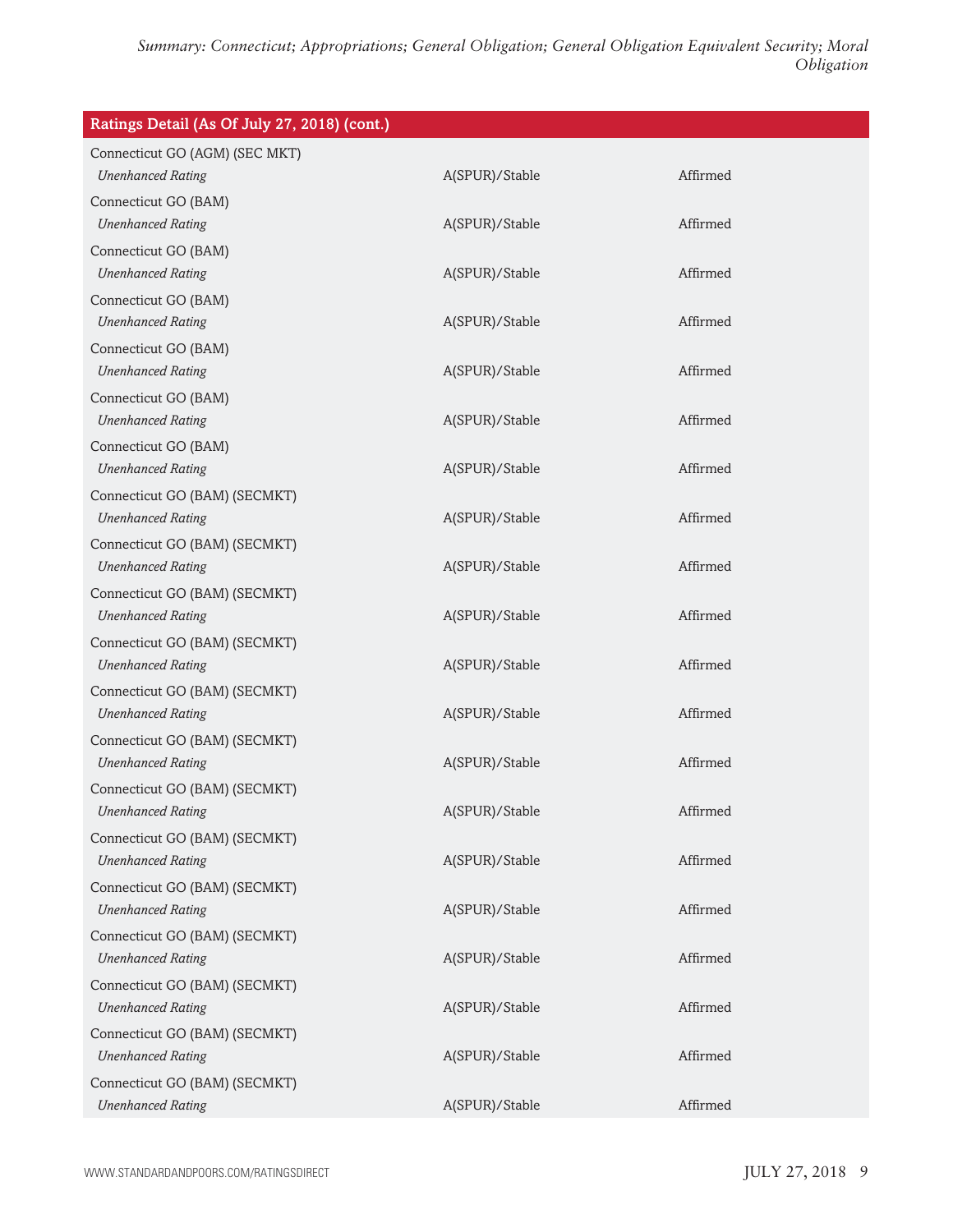| Ratings Detail (As Of July 27, 2018) (cont.)               |                |          |
|------------------------------------------------------------|----------------|----------|
| Connecticut GO (BAM) (SECMKT)<br><b>Unenhanced Rating</b>  | A(SPUR)/Stable | Affirmed |
| Connecticut GO (BAM) (SECMKT)<br><b>Unenhanced Rating</b>  | A(SPUR)/Stable | Affirmed |
| Connecticut GO (BAM) (SECMKT)<br><b>Unenhanced Rating</b>  | A(SPUR)/Stable | Affirmed |
| Connecticut GO (BAM) (SECMKT)<br><b>Unenhanced Rating</b>  | A(SPUR)/Stable | Affirmed |
| Connecticut GO (BAM) (SECMKT)<br><b>Unenhanced Rating</b>  | A(SPUR)/Stable | Affirmed |
| Connecticut GO (BAM) (SECMKT)<br><b>Unenhanced Rating</b>  | A(SPUR)/Stable | Affirmed |
| Connecticut GO (BAM) (SECMKT)<br><b>Unenhanced Rating</b>  | A(SPUR)/Stable | Affirmed |
| Connecticut GO (BAM) (SECMKT)<br><b>Unenhanced Rating</b>  | A(SPUR)/Stable | Affirmed |
| Connecticut GO (BAM) (SECMKT)<br><b>Unenhanced Rating</b>  | A(SPUR)/Stable | Affirmed |
| Connecticut GO (BAM) (SECMKT)<br><b>Unenhanced Rating</b>  | A(SPUR)/Stable | Affirmed |
| Connecticut GO (BAM) (SECMKT)<br><b>Unenhanced Rating</b>  | A(SPUR)/Stable | Affirmed |
| Connecticut GO (BAM) (SECMKT)<br><b>Unenhanced Rating</b>  | A(SPUR)/Stable | Affirmed |
| Connecticut GO (BAM) (SECMKT)<br><b>Unenhanced Rating</b>  | A(SPUR)/Stable | Affirmed |
| Connecticut GO (BAM) (SECMKT)<br><b>Unenhanced Rating</b>  | A(SPUR)/Stable | Affirmed |
| Connecticut GO (BAM) (SEC MKT)<br><b>Unenhanced Rating</b> | A(SPUR)/Stable | Affirmed |
| Connecticut GO (BAM) (SEC MKT)<br><b>Unenhanced Rating</b> | A(SPUR)/Stable | Affirmed |
| Connecticut GO (BAM) (SEC MKT)<br><b>Unenhanced Rating</b> | A(SPUR)/Stable | Affirmed |
| Connecticut GO (FGIC)<br><b>Unenhanced Rating</b>          | A(SPUR)/Stable | Affirmed |
| <b>Connecticut GO</b>                                      |                |          |
| <b>Unenhanced Rating</b>                                   | A(SPUR)/Stable | Affirmed |
| <b>Hartford GO</b>                                         |                |          |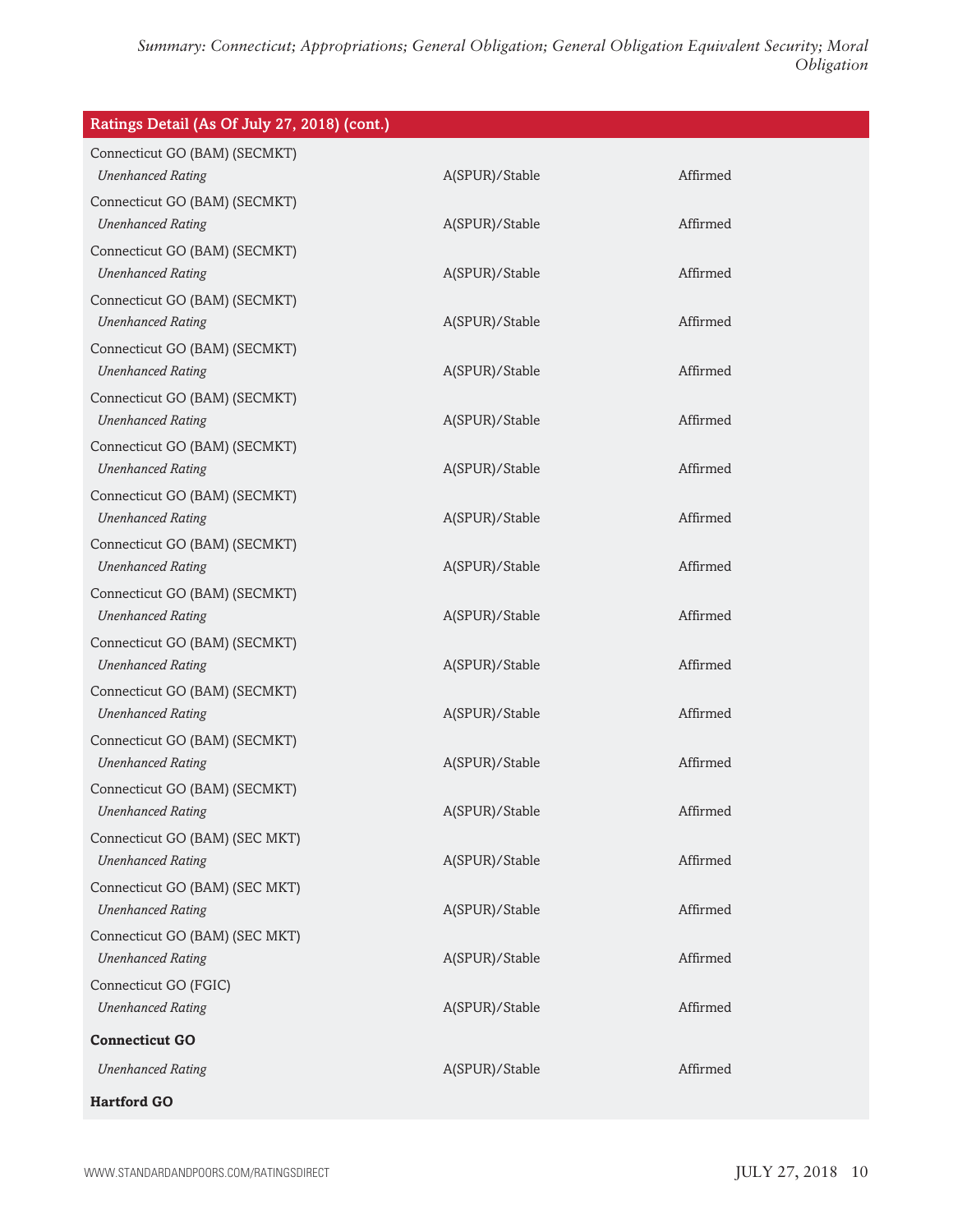| Ratings Detail (As Of July 27, 2018) (cont.)                                                                             |                  |          |
|--------------------------------------------------------------------------------------------------------------------------|------------------|----------|
| <b>Unenhanced Rating</b>                                                                                                 | A(SPUR)/Stable   | Affirmed |
| <b>Capital City Economic Dev Auth, Connecticut</b>                                                                       |                  |          |
| Connecticut                                                                                                              |                  |          |
| Capital City Economic Dev Auth (Connecticut) GOEQUIV                                                                     |                  |          |
| Long Term Rating                                                                                                         | A/Stable         | Affirmed |
| Capital City Economic Dev Auth (Connecticut) GOEQUIV                                                                     |                  |          |
| Long Term Rating                                                                                                         | A/A-1/Stable     | Affirmed |
| <b>Connecticut Hlth &amp; Educl Facs Auth, Connecticut</b>                                                               |                  |          |
| Connecticut                                                                                                              |                  |          |
| Connecticut Hlth & Educl Facs Auth (Connecticut) APPROP                                                                  |                  |          |
| Long Term Rating                                                                                                         | A-/Stable        | Affirmed |
| Connecticut Hlth & Educl Facs Auth (Connecticut) APPROP                                                                  |                  |          |
| Long Term Rating                                                                                                         | A-/Stable        | Affirmed |
| Connecticut Hlth & Educl Facs Auth (Connecticut) GO                                                                      |                  |          |
| Long Term Rating                                                                                                         | A/Stable         | Affirmed |
| Connecticut Hlth & Educl Facs Auth (Connecticut) GO                                                                      |                  |          |
| Long Term Rating                                                                                                         | A/Stable         | Affirmed |
| Connecticut Hlth & Educl Facs Auth (Connecticut) GOEQUIV                                                                 |                  |          |
| Long Term Rating                                                                                                         | A/Stable         | Affirmed |
| Connecticut Hlth & Educl Facs Auth (Connecticut) GOEQUIV                                                                 |                  |          |
| Long Term Rating                                                                                                         | A/Stable         | Affirmed |
| Connecticut Hlth & Educl Facs Auth (Connecticut) GOEQUIV                                                                 |                  |          |
| Long Term Rating                                                                                                         | A/Stable         | Affirmed |
| Connecticut Hlth & Educl Facs Auth (Connecticut) GOEQUIV                                                                 |                  |          |
| Long Term Rating                                                                                                         | A/Stable         | Affirmed |
| Connecticut Hlth & Educl Facs Auth (Connecticut) GOEQUIV                                                                 |                  |          |
| Long Term Rating                                                                                                         | A/Stable         | Affirmed |
| Connecticut Hlth & Educl Facs Auth (Connecticut) GOEQUIV                                                                 |                  |          |
| Long Term Rating                                                                                                         | A/Stable         | Affirmed |
| Connecticut Hlth & Educl Facs Auth (Connecticut) GOEQUIV                                                                 |                  |          |
| Long Term Rating                                                                                                         | A/Stable         | Affirmed |
| Connecticut Hlth & Educl Facs Auth (Connecticut) GOEQUIV                                                                 |                  |          |
| Long Term Rating                                                                                                         | A/Stable         | Affirmed |
| Connecticut Hlth & Educl Facs Auth (Connecticut) MORALOB (ASSURED GTY)                                                   |                  |          |
| <b>Unenhanced Rating</b>                                                                                                 | BBB(SPUR)/Stable | Affirmed |
| Connecticut Hlth & Ed Fac Auth rev bnds (Connecticut State Univ Sys Issue) ser D-2 dtd 03/15/2002 due<br>11/01/2020-2022 |                  |          |
| <b>Unenhanced Rating</b>                                                                                                 | A(SPUR)/Stable   | Affirmed |
| Connecticut Hlth & Ed Fac Auth (Connecticut) univ issue                                                                  |                  |          |
| <b>Unenhanced Rating</b>                                                                                                 | A(SPUR)/Stable   | Affirmed |
| <b>Connecticut Hsg Fin Auth, Connecticut</b>                                                                             |                  |          |
| Connecticut                                                                                                              |                  |          |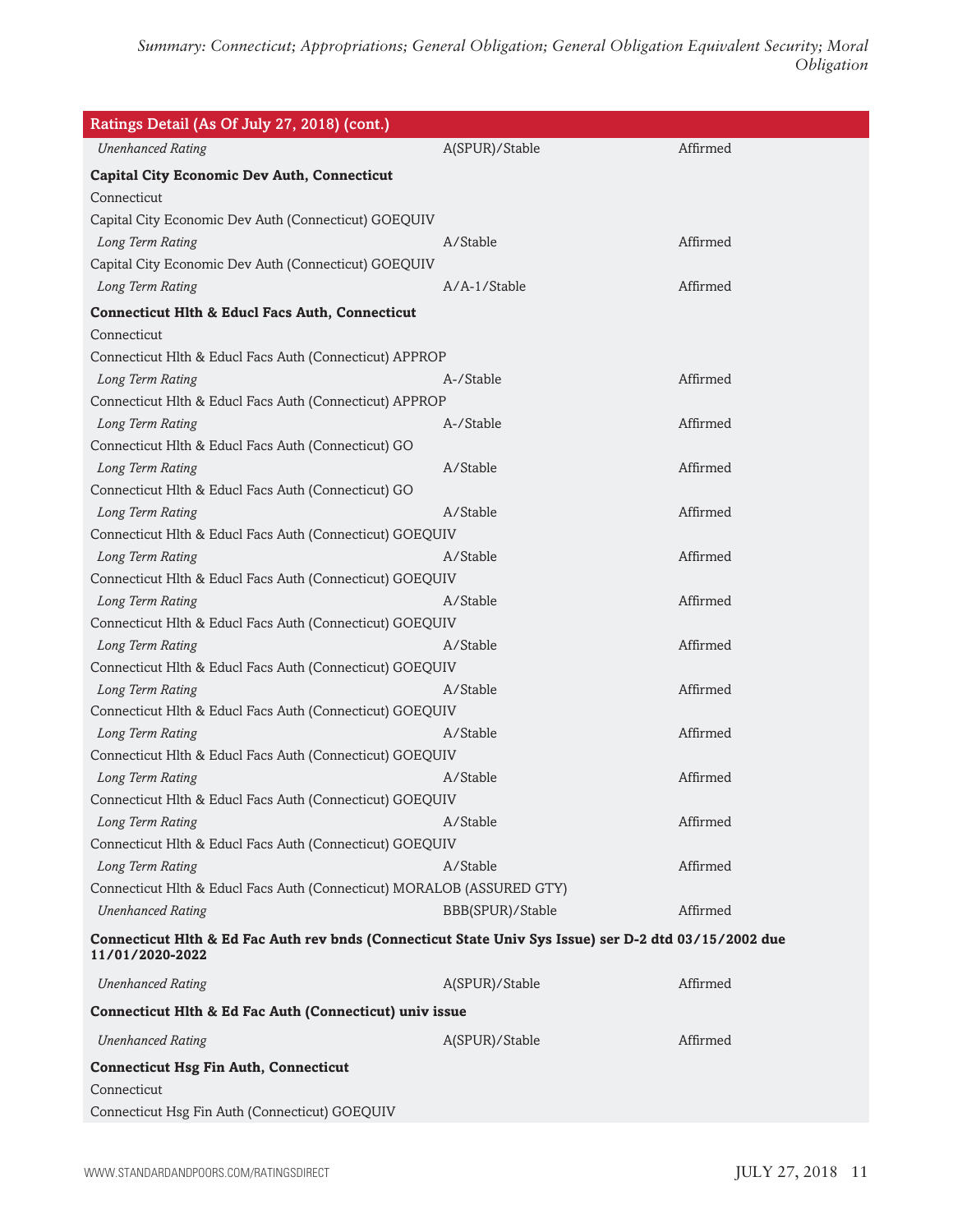| Ratings Detail (As Of July 27, 2018) (cont.)             |                |          |
|----------------------------------------------------------|----------------|----------|
| Long Term Rating                                         | A/Stable       | Affirmed |
| Connecticut Hsg Fin Auth (Connecticut) GOEQUIV           |                |          |
| Long Term Rating                                         | A/Stable       | Affirmed |
| Connecticut Hsg Fin Auth (Connecticut) GOEQUIV           |                |          |
| Long Term Rating                                         | A/Stable       | Affirmed |
| Connecticut Hsg Fin Auth (Connecticut) GOEQUIV           |                |          |
| Long Term Rating                                         | A/Stable       | Affirmed |
| Connecticut Hsg Fin Auth (Connecticut) GOEQUIV           |                |          |
| Long Term Rating                                         | A/Stable       | Affirmed |
| Connecticut Hsg Fin Auth spl needs hsg mtg fin prog      |                |          |
| <b>Unenhanced Rating</b>                                 | A(SPUR)/Stable | Affirmed |
| <b>Connecticut Innovations Incorporated, Connecticut</b> |                |          |
| Connecticut                                              |                |          |
| Connecticut Innovations Inc (Connecticut) GOEQUIV        |                |          |
| Long Term Rating                                         | A/Stable       | Affirmed |
| <b>Connecticut Dev Auth (Connecticut) GO</b>             |                |          |
| <b>Unenhanced Rating</b>                                 | A(SPUR)/Stable | Affirmed |
| <b>Hartford, Connecticut</b>                             |                |          |
| Connecticut                                              |                |          |
| Connecticut GO (ASSURED GTY)                             |                |          |
| <b>Unenhanced Rating</b>                                 | A(SPUR)/Stable | Affirmed |
| Many issues are enhanced by bond insurance.              |                |          |

Certain terms used in this report, particularly certain adjectives used to express our view on rating relevant factors, have specific meanings ascribed to them in our criteria, and should therefore be read in conjunction with such criteria. Please see Ratings Criteria at www.standardandpoors.com for further information. Complete ratings information is available to subscribers of RatingsDirect at www.capitaliq.com. All ratings affected by this rating action can be found on S&P Global Ratings' public website at www.standardandpoors.com. Use the Ratings search box located in the left column.